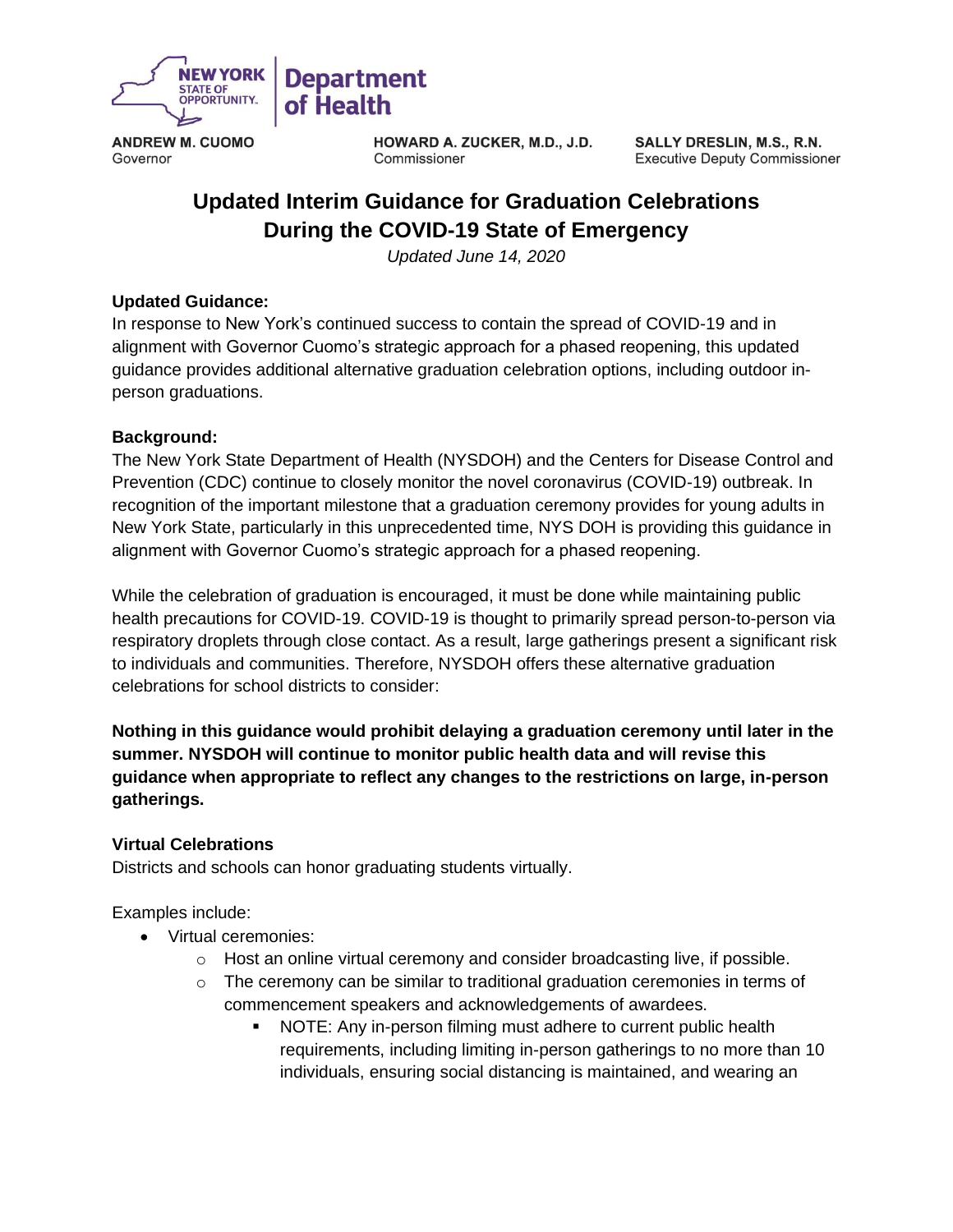acceptable face covering if social distancing (being at least 6 feet apart) is not possible at any point during the ceremony.

- Videos:
	- $\circ$  Pre-record and make available a graduation ceremony, similar to a traditional graduation ceremony in terms of commencement speakers and acknowledgements of awardees.
		- NOTE: Any in-person filming must adhere to current public health requirements, including limiting in-person gatherings to no more than 10 individuals, ensuring social distancing is maintained (being at least 6 feet 2 apart), and wearing an acceptable face covering if social distancing is not possible at any point during the ceremony.
	- $\circ$  Ask graduates to send individual videos with short messages to their graduating classmates to include in the video.

## **Celebrations that Maintain Social Distancing**

While virtual events are strongly encouraged, allowable in-person graduation events include:

- Drive-in Ceremonies:
	- o Students, and only immediate family members who reside in the same household, should arrive and remain in cars for the entire ceremony.
	- $\circ$  Ceremonies can be done at drive-in movie theaters, school parking lots, stadium parking lots, or other large parking lot venues that could be exclusively used for the graduation event.
	- $\circ$  Cars must be spaced at least 6 feet apart. Multiple ceremonies may be needed depending on the class size.
	- o Large projected screens and sound equipment may be required.
	- $\circ$  Students and families without vehicles would need to be provided alternative accommodations and transportation that complies with social distancing requirements.
- Drive-through Ceremonies:
	- o Students, and only immediate family members who reside in the same household, should arrive by assigned time and leave after their individual recognition.
	- $\circ$  Individual students may come to the school at prearranged times, may exit the car individually, in their cap and gown if available, to walk across a stage in their cap and gown and have a photo taken. However single-direction flow should be marked to cross the graduation stage or take a photo, and the standing locations of graduates waiting to cross the graduation stage or take a photo must be clearly marked to ensure all individuals remain at least six feet apart at all times.
	- $\circ$  Any high-touch surfaces (e.g. podium, handrail) must be frequently cleaned and disinfected.
	- o There must not be person-to-person contact during the celebration. Individuals may not shake hands.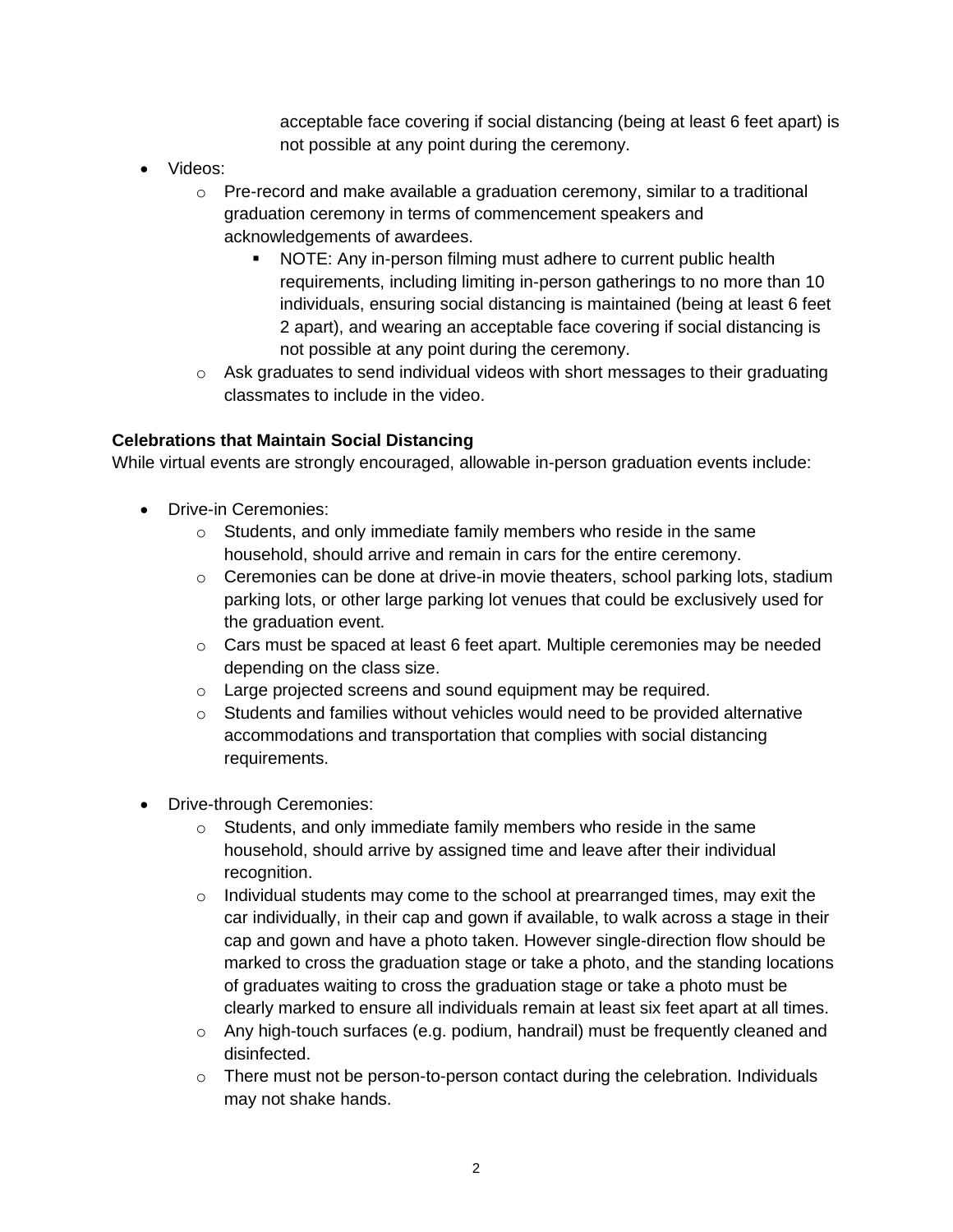- $\circ$  Diplomas, or any other items, can only be handed from one designated individual (e.g. superintendent, principal) to students if both individuals are wearing a face covering and either using gloves or applying hand sanitizer between touching of objects. Otherwise, diplomas, or any other items, should be pre-arranged for students to retrieve them without direct interaction with other individuals.
- $\circ$  Any individual in attendance must wear a mask or face covering at all times, if they are over age two and able to medically tolerate a covering. Individual students may temporarily remove their masks or face coverings while crossing the award area or having their individual photo taken by the district or school.
- $\circ$  These events will require precise scheduling, traffic control, and school safety personnel, etc. and may be appropriate for small to medium-sized graduating classes in less trafficked areas.
- $\circ$  Students and families without vehicles would need to be provided alternative accommodations and transportation that complies with social distancing requirements.
- Individualized Ceremonies:
	- $\circ$  School officials may visit each graduate's home, while remaining outside and at least six feet away, to congratulate and take photos of each graduate in their cap and gown and holding their diploma.
	- $\circ$  This type of recognition may need to be conducted over the course of several days depending on the class size.
- Starting June 26, 2020, Outdoor In-Person Ceremonies May Occur With The Following Restrictions:
	- $\circ$  Ceremony must take place outdoors, and all attendees must remain outdoors at all times, with the exception of restroom use.
		- Open-air rain tarps, tents, and other temporary outdoor structures shall be allowed for the purpose of protecting against adverse weather or for shade.
	- o As of June 7, 2020, in-person gatherings for the purposes of a graduation ceremony are restricted to a maximum of 150 individuals (including all students, guests , teachers, administrators, and staff).
	- $\circ$  All attendees at the gathering are required to remain six feet apart from other attendees at all times, excluding immediate family members or household members.
		- Use signs, tape, or other materials to demarcate six feet of distance between students and others while standing and walking, and ensure any chairs for students, guests and staff are six feet apart.
	- $\circ$  Determine the number of ceremonies needed based upon class size and available space needed to maintain social distancing protocol.
		- **.** If conducting multiple ceremonies, CDC and NYSDOH cleaning and disinfection protocols must be adhered to in between ceremonies,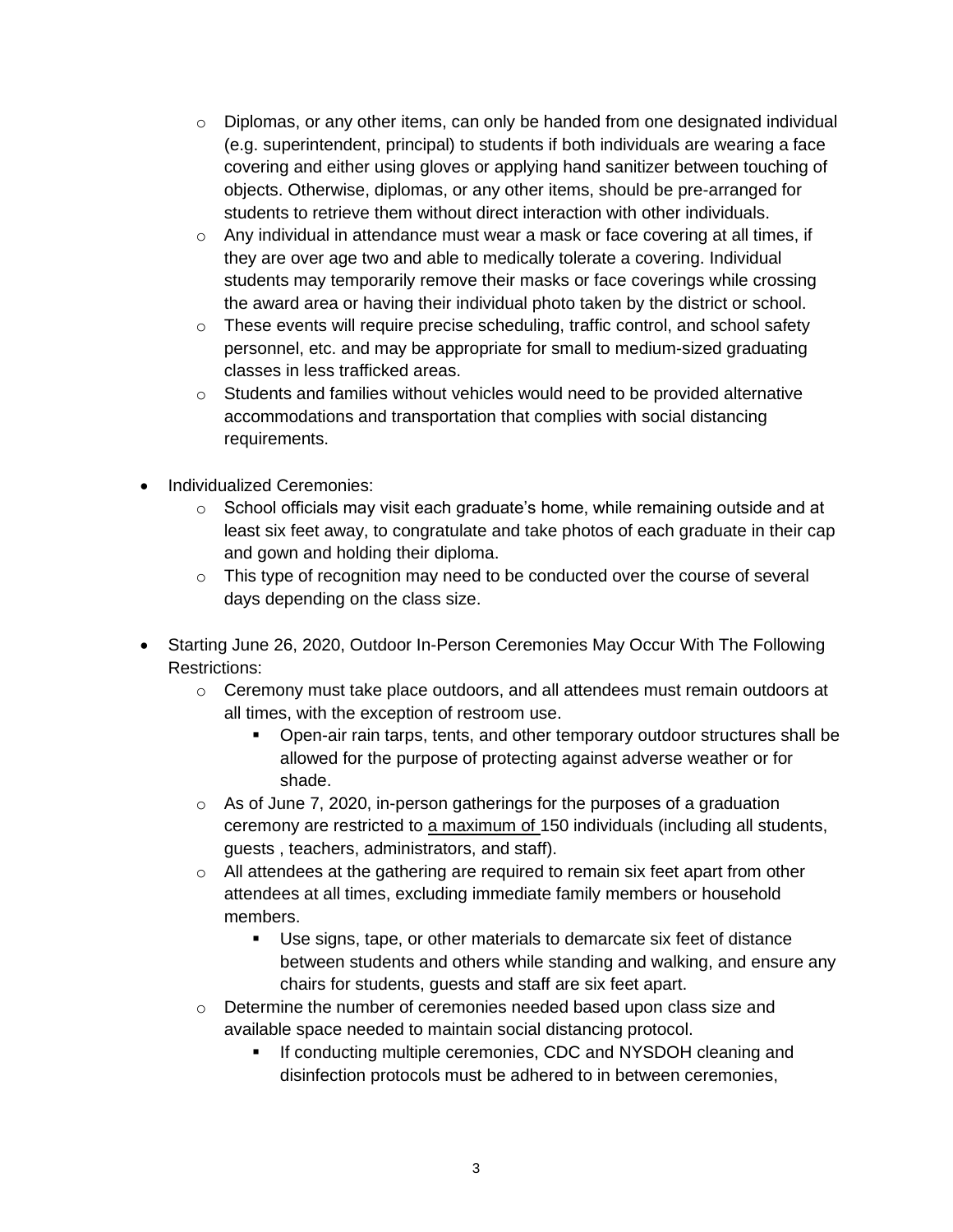including cleaning and disinfection of any shared surfaces (such as chairs, podiums, handrails, etc.)

- o All attendees at the gathering must wear a mask or face covering at all times, if they are over age two and able to medically tolerate a covering. Individual students may temporarily remove their masks or face coverings while crossing the award area or having their individual photo taken.
- $\circ$  There must not be person-to-person contact during the celebration. Individuals may not shake hands.
- $\circ$  Diplomas, or any other items, can only be handed from one designated individual (e.g. superintendent, principal) to students if both individuals are wearing a face covering and either using gloves or applying hand sanitizer between touching of objects. Otherwise, diplomas, or any other items, should be pre-arranged for students to retrieve them without direct interaction with other individuals.
	- Sharing or exchanging materials of any kind poses an increased risk of transmission of COVID-19 and should be prohibited (e.g., throwing graduation caps, giving gifts).
- $\circ$  Students may walk across a stage or area and pose for a picture individually. However single-direction flow should be marked to cross the graduation stage or take a photo, and the standing locations of graduates waiting to cross the graduation stage or take a photo must be clearly marked to ensure all individuals remain at least six feet apart at all times.
- o Strongly encourage limiting the length of ceremonies to shorten the time the individuals are exposed to each other.
- $\circ$  Limit group performances and speakers, and ensure that individuals do not share microphones or other equipment, unless it is appropriately cleaned and disinfected between use.
- o Staff must be assigned to monitor entrances and egresses to prevent congregation. Consider staggering arrival times to ease crowds at access points.
- $\circ$  Schools should consider limiting the number of quests that are permitted to attend the ceremony with each student or consider holding student-only commencements.

Any in-person event, must adhere to the following:

- Any in-person event that is not held outdoors per the above guidance is limited to the non-essential gatherings in-person limit set forth in any currently effective Executive Order. As of June 14, 2020, in-person gatherings are restricted to 10 individuals.
- Schools must notify individuals attending the event, including graduates, their immediate household, or school personnel, that any individual who (1) displays symptoms consistent with COVID-19, (2) has tested positive for COVID-19 within the last 14 days, or (3) within the last 14 days was a close or proximate contact of an individual who had symptoms of COVID-19 or tested positive for COVID-19, is not permitted to attend the ceremony.
- Districts and schools should, when possible, ensure students receive diplomas and caps and gowns in advance through the mail or delivery, so they can arrive dressed and with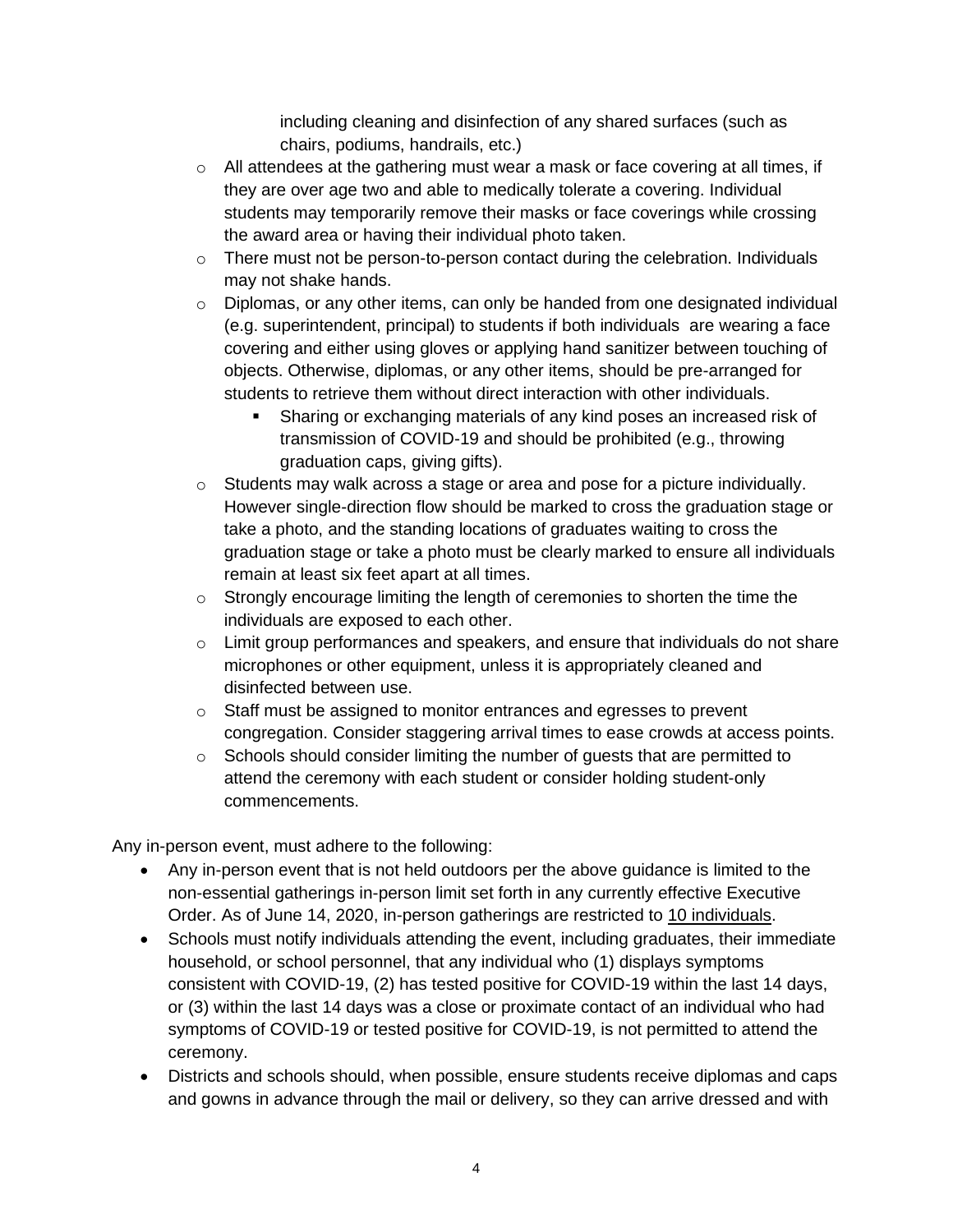their diplomas in hand to avoid exchanging of items in-person. Students or families may also collect these items at the school during personal item/locker clean-out or meal distribution, so long as social distancing, staggered clean out times, and other guidelines are followed.

- Any in-person celebration must occur outdoors, or in a well-ventilated covered area.
- Consider the timing of when ceremonies take place. For individuals outside of their cars, consider weather conditions, such as sun exposure, heat, and rain. Take appropriate precautions related to weather protection. Consider if cars need to be turned off during the ceremony. Only staff, and for drive through graduations, a limited number of students, may be outside of their cars.
- Districts and schools should consider available space in order to calculate capacity and determine the number of ceremonies needed. Consider limiting attendance and broadcasting the ceremony via a livestream platform and recording the ceremony to provide access to those not in attendance.
- Single-direction flow should be clearly marked for cars entering/exiting any celebration area.
- There should be restricted restroom access and no refreshments provided to prevent areas of congregation and additional areas to monitor. Students and families should be advised in advance that restroom facilities will be limited and refreshments will not be available.
- There should be no sharing of food or beverages between individuals unless they are members of the same household.
- Ensure that facilities are accessible to persons with disabilities and provide all necessary accommodations for students with special needs.
- Clearly communicate expectations and procedures related to photography, and ensure all students and families are aware of and adhere to photography policies. Districts and schools may provide a photographer to take multiple pictures of all individual graduates and provide the photos to families in order to reduce concern of missing these important moments.
- Set expectations, policies, and guidelines in advance, ensure all students and families are aware of and adhere to established policies, and reiterate those before the ceremony day and at the start of the ceremony, to ensure overall health and safety.
- Each individual (e.g. student, family, faculty, staff) must wear a face covering while in attendance. As noted above, students may momentarily remove their face covering for pictures provided that they maintain appropriate social distancing from other individuals.

Districts should consult with local public health departments, law enforcement, and legal counsel when planning any in-person events.

NYSDOH joins all New Yorkers in congratulating all the graduates and their families and wishes everyone a safe, healthy and celebratory graduation.

## **Additional Resources**